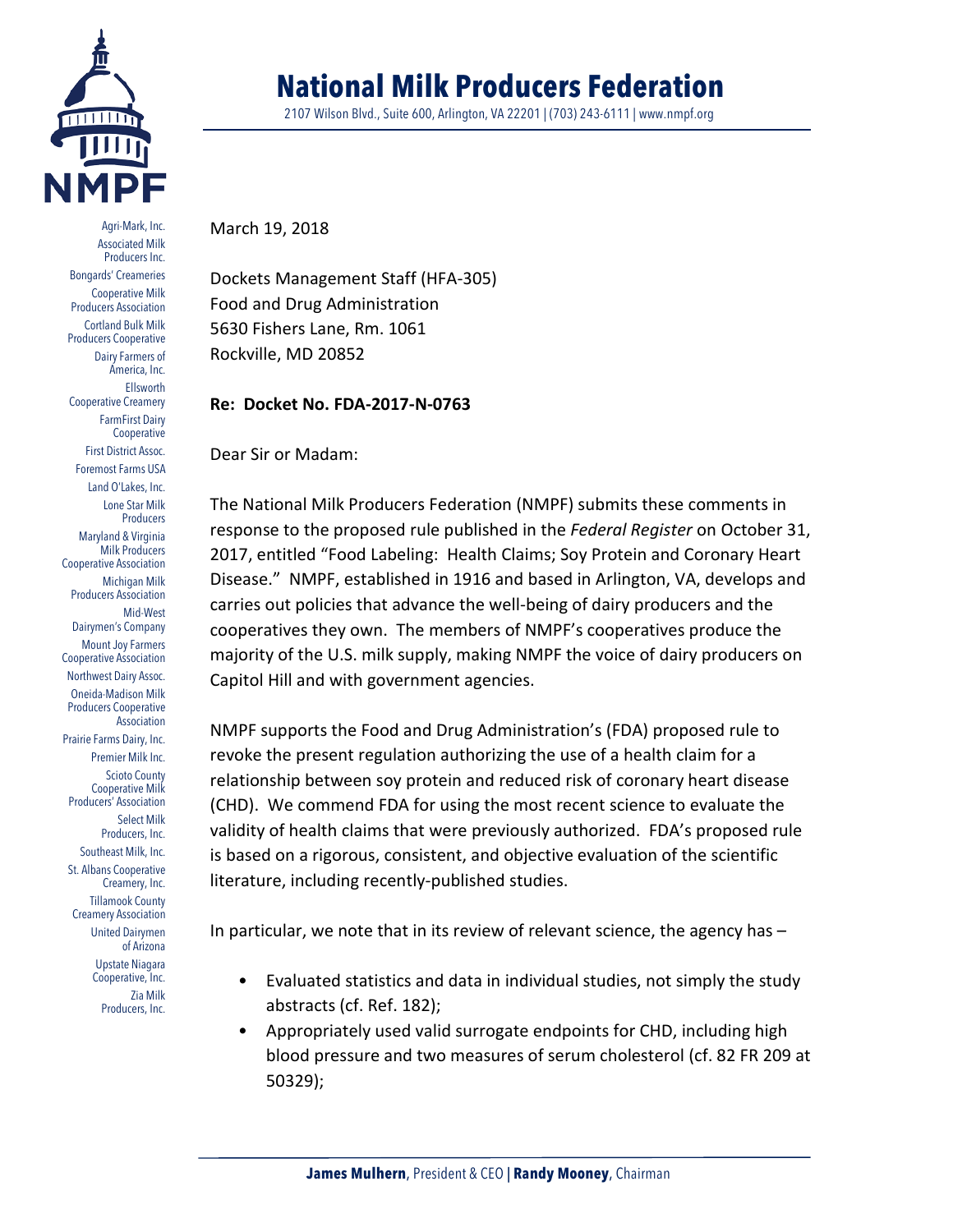- Used meta-analyses and reviews to identify relevant studies, but evaluated those studies independently rather than relying on conclusions in the meta-analysis or review (cf. 82 FR 209 at 50328); and
- Recognized the limitations of animal and *in vitro* studies, using them only as background for potential causative mechanisms (cf. 82 FR 209 at 50328).

Nutrition and health science continually changes, and FDA's regime for health claims must recognize this basic fact. In using its clear regulatory authority to "evaluate[] new scientific information that becomes available to determine whether it necessitates a change to an SSA health claim," FDA is appropriately recognizing that regulatory judgments do not stand for all time, but can and should be periodically reviewed in light of evolving evidence. SSA, or significant scientific agreement, is among the highest evidentiary standards to meet, and it is appropriate that SSA reflect up-to-date evaluations of relevant science so that consumer purchase decisions can be based on current and accurate scientific agreement.

NMPF strongly supports FDA's rigorous review of relevant science. At the same time, we note that the proposed rule was published nearly 10 years after FDA announced its intent to reevaluate the scientific basis for the soy protein health claim (the 2007 reevaluation notice). During this decade, food manufacturers were able to continue using the authorized soy protein health claim. In future cases, where there is enough question about a health claim to justify a reevaluation, NMPF respectfully urges FDA to strive for a more expeditious outcome. An expedited, but thorough, review will provide certainty that will benefit industry and consumers alike (e.g., manufacturers can best decide how to focus efforts for product development, and consumers may opt to switch their consumption to products that do have a health claim). At the same time, we recognize that resource constraints may delay FDA's timely action on these reviews. Should FDA request additional appropriations from Congress to address this and other needs, NMPF stands ready to support such requests.